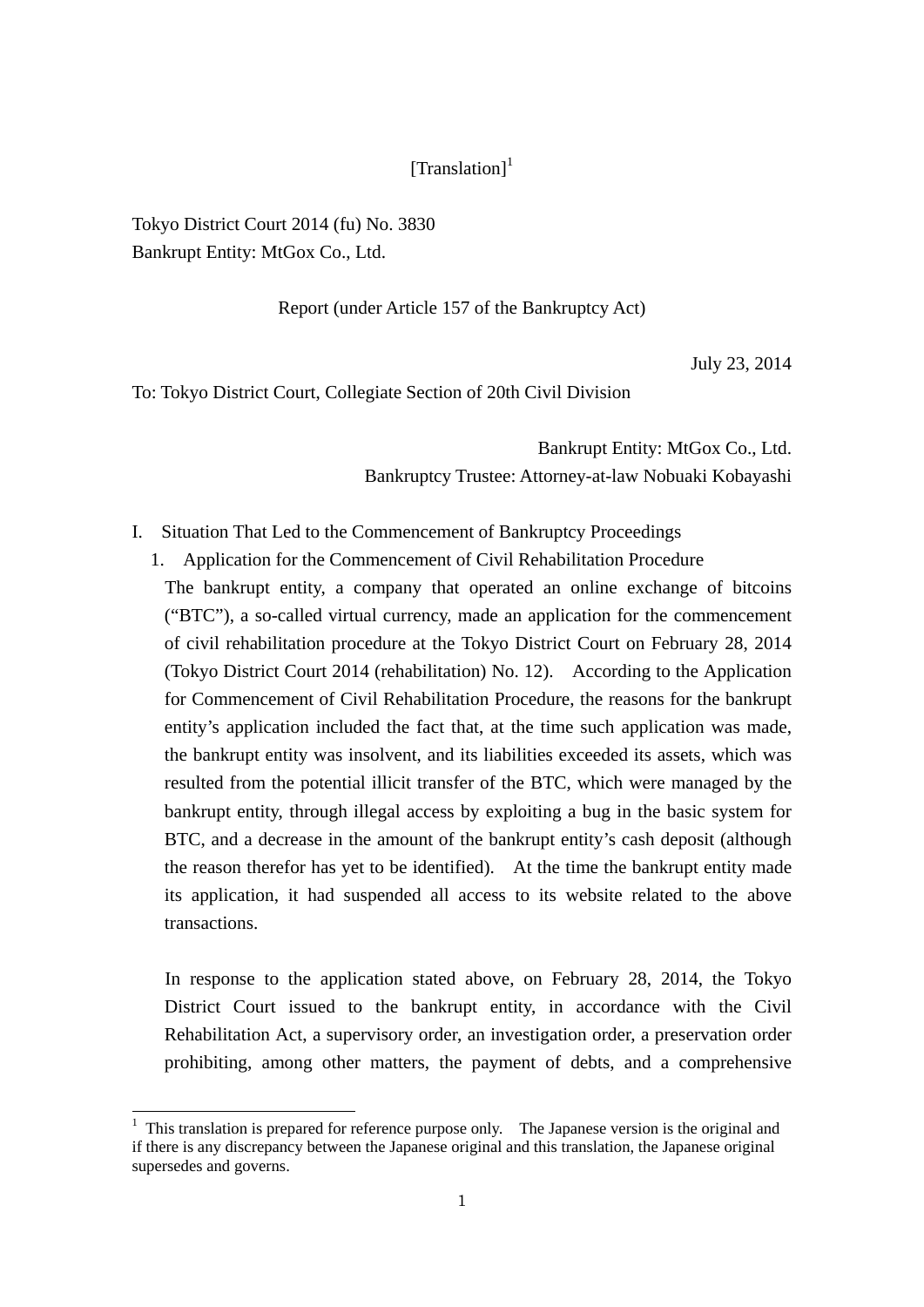prohibition order. Additionally, the court appointed Attorney-at-law, Nobuaki Kobayashi, who is currently serving as the bankruptcy trustee, as supervisor and investigator.

 2. Dismissal of the Application for Commencement of Civil Rehabilitation Procedure

Subsequently, an investigation was proceeded by the bankrupt entity with regard to the past factual elements relating to the disappearance of the BTC and the missing funds. However, it was expected that the said investigation would require additional time, and at the time, there were no prospects for the restart of the business. Moreover, although the bankrupt entity continued to negotiate with sponsor candidates, it was unable to even commence the selection process in concrete terms. Therefore, the bankrupt entity concluded that drafting a rehabilitation plan would be difficult.

On April 16, 2014, the Tokyo District Court dismissed the application for the commencement of civil rehabilitation procedure, and on the same day, issued an order for provisional administration and appointed Attorney-at-law Nobuaki Kobayashi as the provisional administrator. The provisional administrator appointed 8 other attorneys-at-law as deputy provisional administrator, and immediately commenced the preservation of the assets, etc., of the bankrupt entity.

3. Order of Commencement of Bankruptcy Proceedings

On April 24, 2014, the Tokyo District Court issued to the bankrupt entity an order of commencement of bankruptcy proceedings and appointed Attorney-at-law Nobuaki Kobayashi as the bankruptcy trustee.

II. Past Events and Present Situation Concerning Bankrupt Entity

The bankrupt entity had entrusted its service concerning operation of the BTC online exchange to its parent company, TIBANNE Co., Ltd. The bankrupt entity did not have employees, and the bankrupt entity used its office by subleasing a part of the building that had been leased by TIBANNE Co., Ltd. from a third party. The bankrupt entity used most of itsequipment, such as servers and personal computers, by leasing or subleasing the equipment owned by TIBANNE Co., Ltd. or leased by TIBANNE Co., Ltd. from third parties.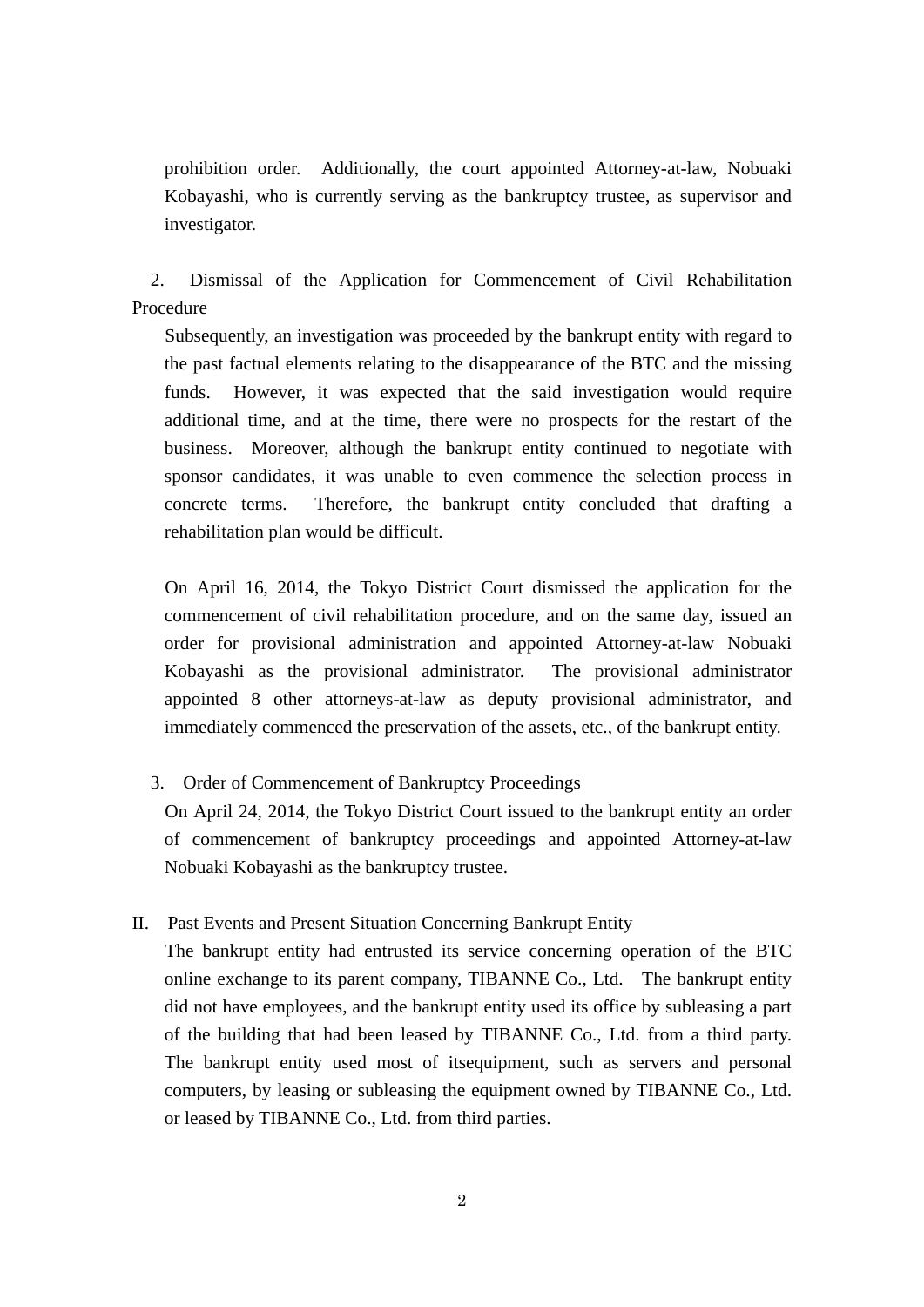Immediately after the issuance of the order for provisional administration, I commenced an effort to reduce costs by limiting equipment, personnel and office space required for bankruptcy trustee's business. As a result, as compared to the amount of cost for entrustment of business in March 2014, which is the period after the application for commencement of civil rehabilitation procedure and prior to the commencement of bankruptcy proceedings, i.e., approximately JPY 18 million, the amount of the same cost in April 2014, which is the month that includes the commencement of bankruptcy proceedings, and that in May 2014, which is the time after commencement of bankruptcy proceedings, decreased to approximately JPY 13 million and JPY 9 million, respectively. I am still continuing the effort for further cost reduction.

- III. Past Events and Present Situation Concerning Bankruptcy Estate
	- 1. Present Situation of Bankruptcy Estate

The status of the bankruptcy estate, based on the investigation conducted up to the time of preparation of this Report, is as shown in the List of Assets and the Balance Sheet; provided, however, that, since the investigation of the status of holdings of BTC is still on-going, such List of Assets and Balance Sheet do not contain BTC held by the bankrupt entity, and claims for return of BTC (which constitute the bankruptcy claim).

2. Past Events Concerning Bankruptcy Estate

Principal past events concerning the bankruptcy estate are as follows:

(1) Deposits, etc.

Immediately after the issuance of the order for provisional administration, I took measures to secure the deposits of the bankrupt entity (i.e., (i) receipt of amounts that had been deposited with the counsel of applicant and (ii) transfer of funds to the bankruptcy trustee's account by the closure of the bankrupt entity's domestic accounts). As a result, the balance in the account the bankruptcy trustee has secured as of July 18, 2014 is JPY 698,246,328.

(2) Securing of BTC

Immediately after the issuance of the order for provisional administration, I (i) secured the private keys to the addresses at which 202,106.00072BTC held by the bankrupt entity was managed, (ii) verified the safety of the method to manage and move the BTC, with the assistance of Netagent Co., Ltd., and (iii) moved the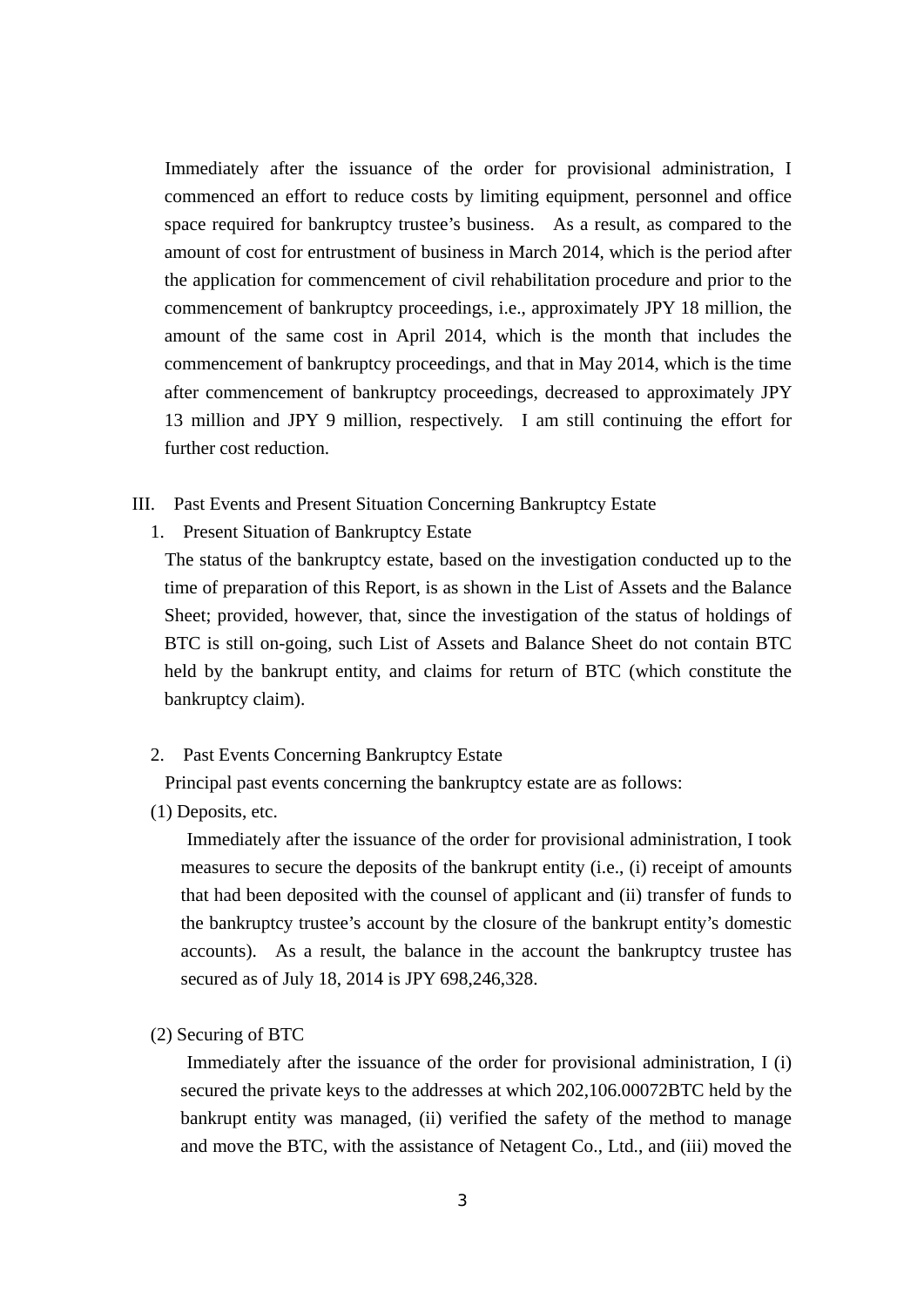BTC to the addresses managed by me (the balance after deduction of transaction fee: 202,105.837821BTC).

The investigation on the existence of BTC remaining in the bankrupt entity's data is still ongoing.

(3) Realization and collection of other assets

Also as for the assets, which have been found in the investigation to be able to be realized, other than those stated above, I have commenced realization and collection, one by one, since the time when the order of commencement of bankruptcy proceedings was issued. I have already collected the amount deposited by the bankrupt entity as money for release from a provisional seizure, and I have commenced other efforts for collection of amounts deposited to other companies and the amounts of short-term loans to affiliates.

(4) Preservation of data, etc.

Immediately after the issuance of the order for provisional administration, I banned access by TIBANNE Co., Ltd., without my permission, to the principal system and data related to the bankrupt entity's businesses, and, at the same time, with the assistance of Fujitsu Limited, I took the following measures: (i) assumption (by me) of control over the system related to the bankrupt entity's businesses, and (ii) measures to prevent access to the server and the like from the outside, in order to enhance the security against attempts to manipulate the bankrupt entity's data and system hacking. In addition, I have obtained copies of principal data held by the bankrupt entity.

IV. Work regarding preservation of foreign assets

I continued to proceed with the recognition proceedings of foreign main proceedings under Chapter 15 of the U.S. Bankruptcy Code, which the bankrupt entity applied to the United States Bankruptcy Court for the Northern District of Texas Dallas Division on March 9, 2014. As a result, on June 18, 2014, such court issued an order recognizing the bankruptcy proceedings as the foreign main proceedings.

V. Investigation of disappearance of BTC, etc. I began investigation of the existing assets of the bankrupt entity, background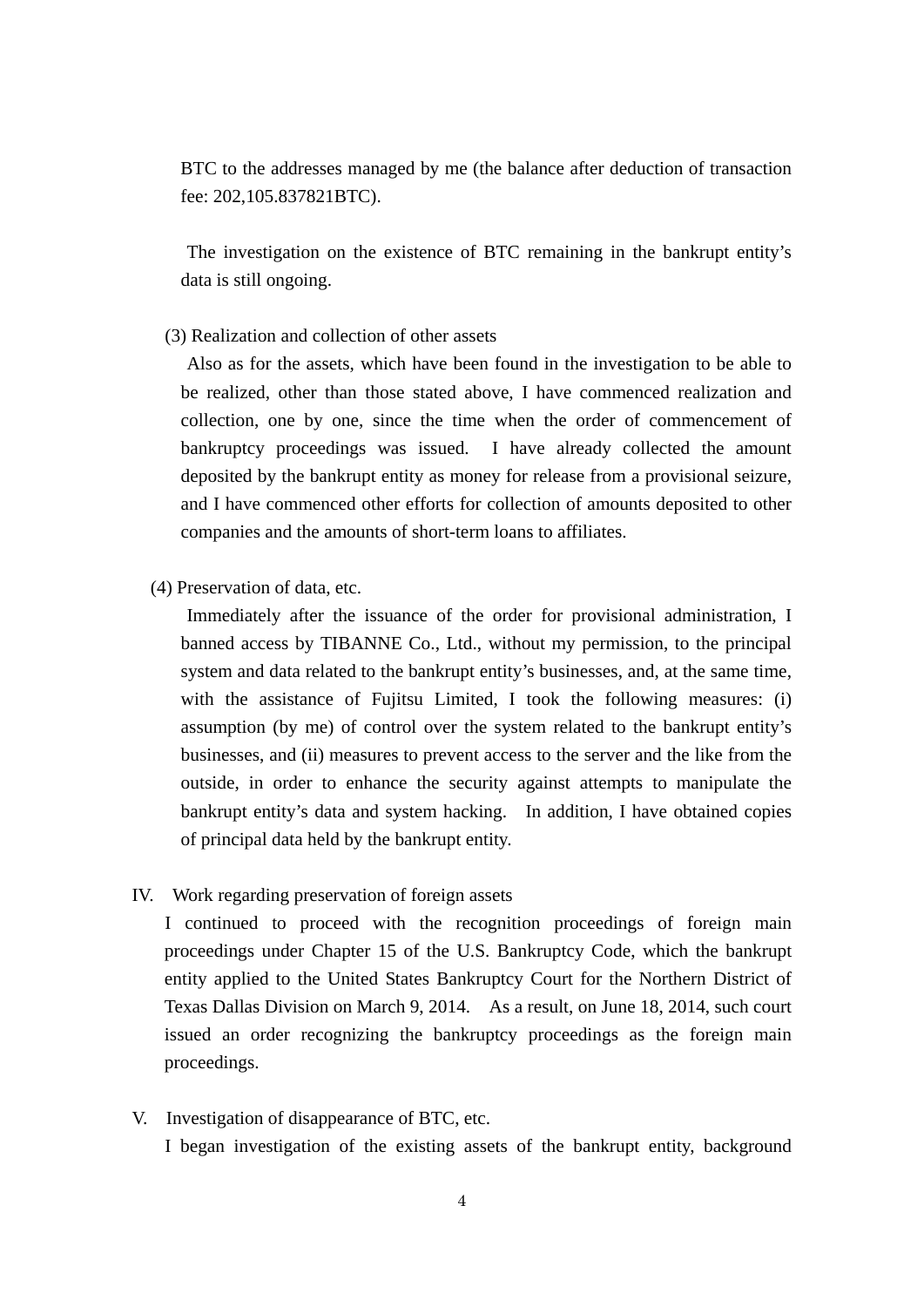behind the disappearance of BTC, etc. by delegating such work to Deloitte Touche Tohmatsu LLC and ReEx Accounting Firm. Such investigation still continues now and the completion date is undetermined as of today. In addition, when I am requested by a public institution to cooperate with the investigation, I am conducting possible cooperation.

#### VI. Subsidiary/ Affiliated Company

#### 1. Subsidiary, etc.

The bankrupt entity has subsidiaries and sub-subsidiary in the United States and the Republic of Poland. However, I consider that, in principle, it is not necessary for those subsidiaries, etc. to exist after the commencement of bankruptcy proceedings of the bankrupt entity. Therefore, I will investigate, review, and sequentially take appropriate measures such as dissolution, and will make efforts to collect assets.

#### 2. Affiliated companies

The bankrupt entity has several affiliated companies (parent company, etc.), and has loan receivables, etc. to the following companies, and, therefore, it will make efforts to collect them.

#### (1) TIBANNE Co., Ltd.

The bankrupt entity has loan receivable in the amount of 772,791,001 yen (based on the settlement accounts of the bankrupt entity as of April 24, 2014) to TIBANNE Co., Ltd., which is the parent company of the bankrupt entity, and, therefore, the bankrupt entity requested for repayment and is confirming the assets of TIBANNE Co. Ltd. and plan to be repaid from the purchase price of assets held.

#### (2) K.K. Shade 3D

Since the bankrupt entity has loan receivable in the amount of 338,139,321 yen (amount based on the settlement accounts of the bankrupt entity as of April 24, 2014) to K.K. Shade 3D, which is a subsidiary of TIBANNE Co., Ltd., the bankrupt entity requested for repayment and is confirming assets of K.K. Shade 3D.

### (3) K.K. Bitcoin. cafe

The bankrupt entity has loan receivable in the amount of 60,000,000 yen (amount based on the settlement accounts of the bankrupt entity as of April 24, 2014) and accrued interest to K.K. Bitcoin. cafe. K.K. Bitcoin. cafe was ordered to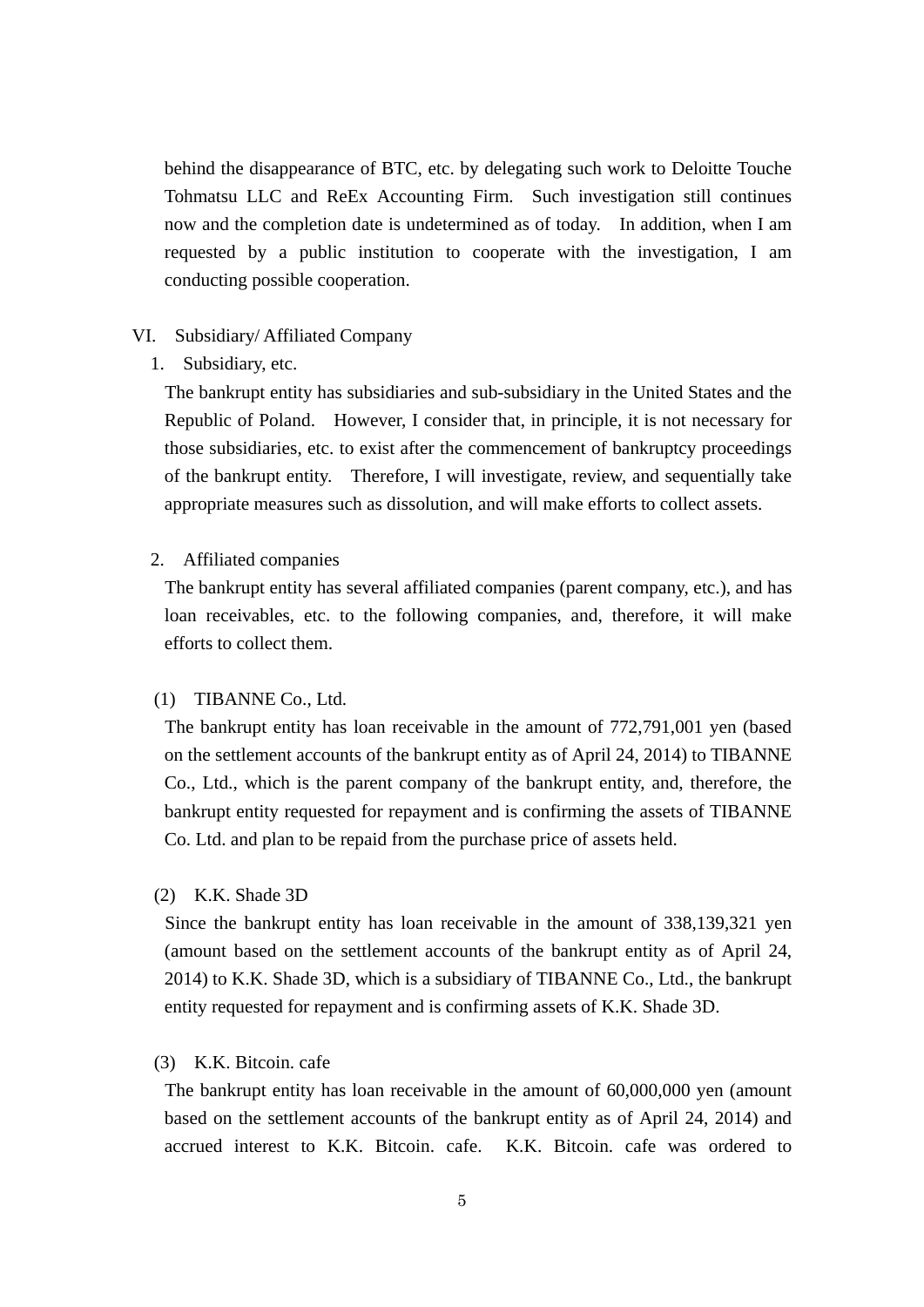commence bankruptcy proceedings by the Tokyo District Court on June 18, 2014 (Tokyo District Court 2014 (fu) No. 5603). I filed proof of bankruptcy claims with respect to the above loan and accrued interest in the bankruptcy proceedings in July 2014.

VII. Existence of circumstances requiring temporary restraining order, as stipulated in Article 177, Paragraph 1 of the Bankruptcy Act, and officer's liability assessment order, as stipulated in Article 178, Paragraph 1 of the Bankruptcy Act

With respect to the existence of circumstances requiring a temporary restraining order, as stipulated in Article 177, Paragraph 1 of the Bankruptcy Act, and officer's liability assessment order, as stipulated in Article 178, Paragraph 1 of the Bankruptcy Act, investigation is still required to take place concurrently with the investigation stated in V. above.

VIII. Corporation assuming business

I am searching for a company which desires to assume the business, etc. of the bankrupt entity. The company that will assume the business is not determined at this point, but several companies showed interest and I continue to conduct the selection process.

IX. Suspension of lawsuits

At the commencement of bankruptcy, several lawsuits, both domestic and international, existed in which the bankrupt entity was involved in litigation as a defendant. However, those lawsuits are regarding the bankruptcy claims, and, therefore both domestic and international lawsuits are suspended in accordance with the Bankruptcy Act and Chapter 15 of the U.S. Bankruptcy Code.

- X. Matters regarding proceedings of bankruptcy proceeding
	- 1. Filing of proof of bankruptcy claims

With respect to filing of proofs of bankruptcy claims in this case, since extremely large number of creditors exist all over the world, I am considering to implement a reasonable and smooth method of filing. For such purposes, it is necessary (i) to sufficiently confirm, with the cooperation of professionals, the details and method of use of data regarding the business of the bankrupt entity, which I preserved, and (ii) to consider the situation of the investigation of the background behind the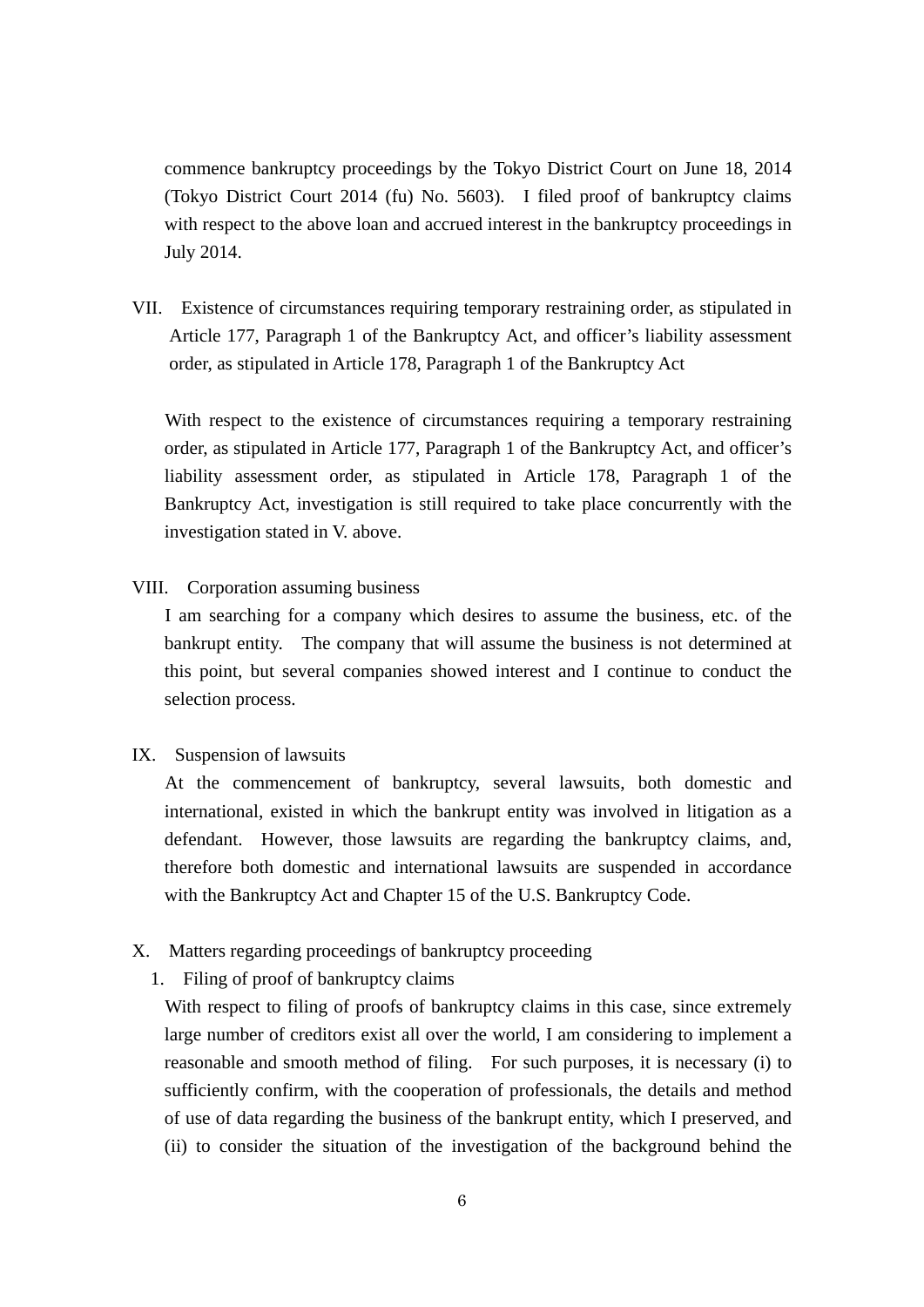disappearance of BTC. Accordingly, it is expected to take a few months to determine the filing method. In light of this, although the deadline for filing the proof of claims of bankruptcy in these bankruptcy proceedings is set as November 28, 2014, I consider it is necessary and reasonable to postpone the date to reasonable timing.

#### 2 Provision of information on WebSite

Since extremely large number of creditors exist all over the world in this case, I plan to disclose information, etc., necessary for creditors regarding this case on the WebSite (https://www.mtgox.com), which I manage as much as possible from time to time.

End of document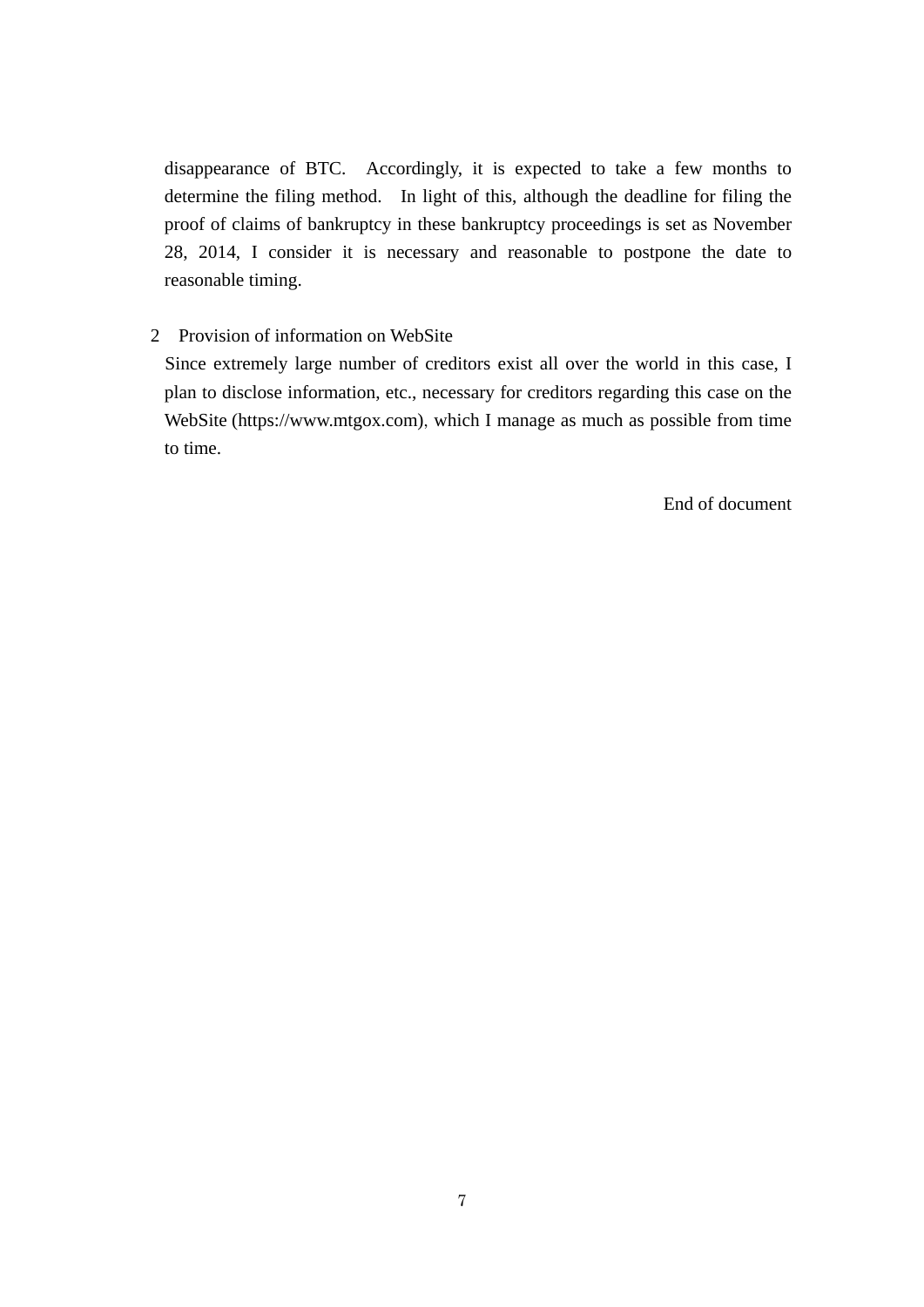# [Translation]

[Case Number:] Tokyo District Court 2014 (fu) No. 3830 Bankrupt Entity: MtGox Co., Ltd. Bankruptcy Trustee: Nobuaki Kobayashi, Attorney-at-law

K.K. Shade3D

#### List of Assets

#### (As of April 24, 2004, the date of the order of commencement of bankruptcy proceedings)

Assets $\sin^2( \ln JPY)$ No. Item Book value Appraised amount (amount incorporated into the bankruptcy estate) Remarks1,339,503 1,359,503 1,359,503 Cash 0 0 Mizuho Bank, Shibuya Branch, Ordinary deposit account No.1457705 120,000 152,602 The account has been closed, and the cash in the account has already been transferred into the account of the trustee. Mizuho Bank, Shibuya Branch, Ordinary deposit account No.1497669 0 47 The account has been closed, and the cash in the account has already been transferred into the account has already been transferred into the account has Mizuho Bank, Shibuya Branch, Foreign currency ordinary deposit account No. 9110151 <sup>0</sup> <sup>4</sup> Currency: USD; The account has been closed, and the cash in the account has already been transferred into the account of the trustee. Mizuho Bank, Shibuya Branch, Foreign currency ordinary deposit account No. 9110186 <sup>0</sup> <sup>5</sup> Currency: GBP; The account has been closed, and the cash in the account has already been transferred into the account of the trustee. Mizuho Bank, Shibuya Branch, Foreign currency ordinary deposit account No. 911021697 Currency: AUD; The account has been closed, and the cash in the account has already been transferred into the account of the trustee. Mizuho Bank, Shibuya Branch, Foreign currency ordinary deposit account No. 9110267 <sup>0</sup> <sup>4</sup> Currency: NZD; The account has been closed, and the cash in the account has already been transferred into the account of the trustee. Mizuho Bank, Shibuya Branch, Foreign currency ordinary deposit account No. 911023291 87 Currency: DKK; The account has been closed, and the cash in the account has already been transferred into the account of the trustee. Mizuho Bank, Shibuya Branch, Foreign currency ordinary deposit account No. 911027528 26 Currency: HKD; The account has been closed, and the cash in the account has already been transferred into the account of the trustee. Mizuho Bank, Shibuya Branch, Foreign currency ordinary deposit account No. 911028325 Currency: SGD; The account has been closed, and the cash in the account has already been transferred into the account of the trustee. Mizuho Bank, Shibuya Branch, Foreign currency ordinary deposit account No. 9110259 $89$  Currency: CHF; The account has been closed, and the cash in the account has already been transferred into the account of the trustee. Yucho Bank, Shibuya Branch, Consolidated account No. 10170-48410711 945 945 The account has been closed, and the cash in the account has already been transferred into the account of the trustee. Rakuten Bank, Second Sales Branch, Ordinary deposit account No. 7018261 279,457 279,457 279,213 The account has been closed, and the cash in the account has already been transferred into the account of the trustee. Japan Net Bank, Suzume Branch, Ordinary deposit account No.2559084 596,168 596,168 This account is in the process of closing. Yachiyo Bank, Shibuya Branch, Ordinary deposit account No. 0623839  $\frac{1}{2}$  The account has been closed, and the cash in the account has already been transferred into the account has already been transferred into the acc of the trustee. Yachiyo Bank, Shibuya Branch, Foreign currency ordinary deposit account No. 062394995,357 93,468 Currency: AUD; The account has been closed, and the cash in the account has already been transferred into the account of the trustee. Yachiyo Bank, Shibuya Branch, Foreign currency ordinary deposit accountNo. 0623950141,608 136,041 Currency: EUR; The account has been closed, and the cash in the account has already been transferred into the account of the trustee. Yachiyo Bank, Shibuya Branch, Foreign currency ordinary deposit account No. 0623938102,476 100,677 Currency: USD; The account has been closed, and the cash in the account has already been transferred into the account of the trustee. 2. Short-term loans 1,307,423,210 The appraised amount is based on the amount actually converted into cash on or prior to July 18, TIBANNE Co., Ltd.  $\frac{772,791,001}{272,791,001}$  This company is the parent company of the bankrupt. Repayment of the loan is currently being requested.

338,139,321 0 This company is an affiliated company of the bankrupt. Repayment of the loan is currently being

requested.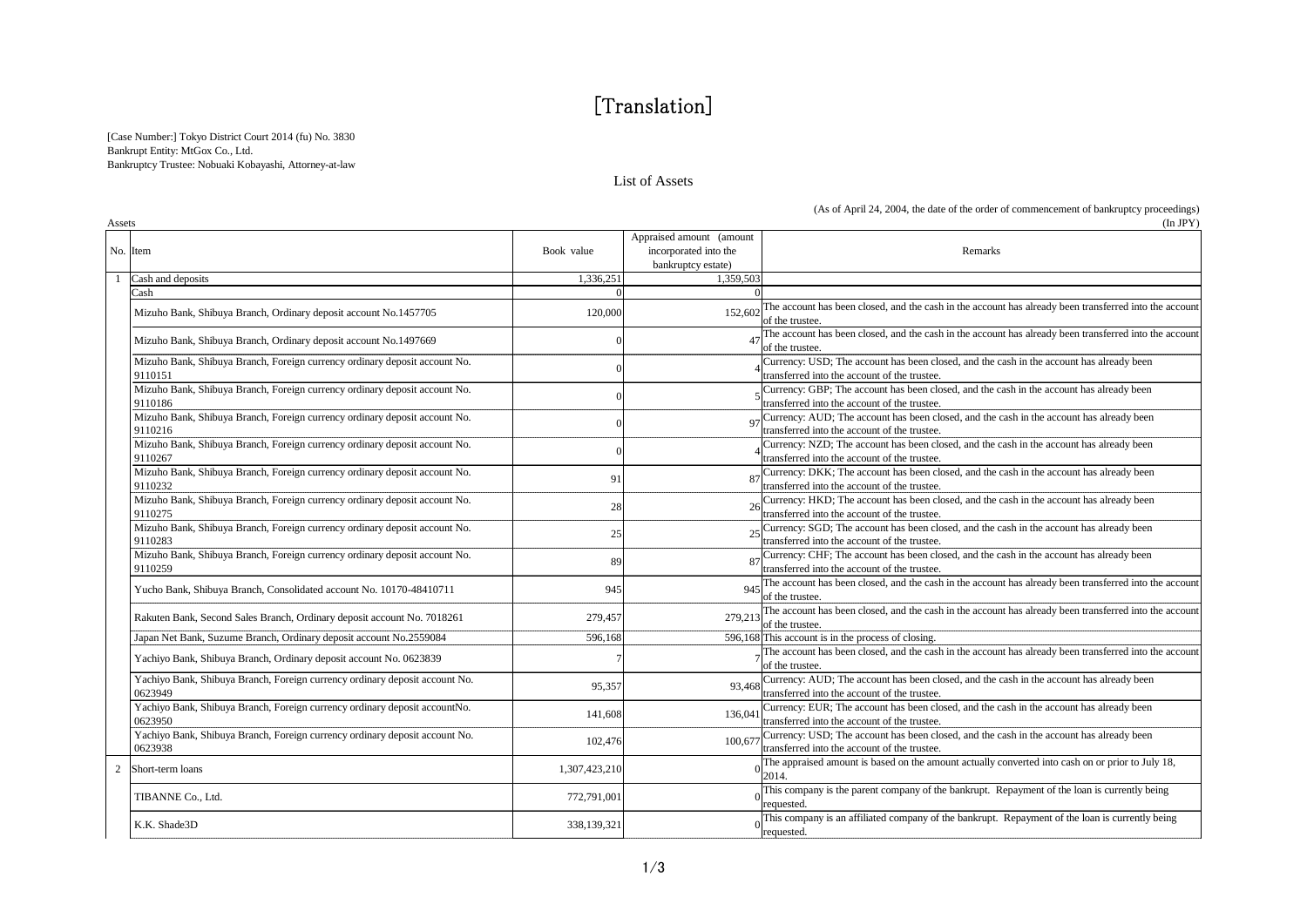|                |                                                                                                               |               | This company is an affiliated company of the bankrupt, and an order of commencement of bankruptcy                                                            |
|----------------|---------------------------------------------------------------------------------------------------------------|---------------|--------------------------------------------------------------------------------------------------------------------------------------------------------------|
|                | K.K. Bitcoin.Cafe                                                                                             | 60,000,000    | $0$ proceedings for such company was issued on June 18, 2014. The filing of proof of claims has already                                                      |
|                |                                                                                                               |               | been completed.                                                                                                                                              |
|                | Robert Marie Mark Karpeles                                                                                    | 136, 175, 781 | 0 This person is the representative of the bankrupt. Repayment of the loan is currently being requested.                                                     |
|                | MTGOX HongKong                                                                                                | 317,107       | This company is an affiliated company of the bankrupt. Repayment of the loan is currently being<br>requested.                                                |
| 3              | Accounts receivable                                                                                           | 925,826       |                                                                                                                                                              |
|                | TIBANNE Co., Ltd                                                                                              | 562,026       | This company is the parent company of the bankrupt. The accounts receivable against this company<br>comprise accrued interest on the loan.                   |
|                | Shibuya Tax Office (Interim payment of corporation tax)                                                       | 242,200       | Refund of this tax is currently being requested. The appraised amount is based upon the amount<br>actually converted into cash on or prior to July 18, 2014. |
|                | Shibuya Metropolitan Taxation Office (Interim payment of enterprise tax and special<br>local corporation tax) | 80,800        | Refund of this tax is currently being requested. The appraised amount is based upon the amount<br>actually converted into cash on or prior to July 18, 2014. |
|                | Shibuya Metropolitan Taxation Office (Interim payment of inhabitants tax on<br>corporation tax basis)         | 40,800        | Refund of this tax is currently being requested. The appraised amount is based upon the amount<br>actually converted into cash on or prior to July 18, 2014. |
| $\overline{A}$ | Provisional payment (to the Tokyo District Court)                                                             | 2,000,000     | $2.000000$ Collected on June 4, 2014                                                                                                                         |
| 5              | Deposits paid                                                                                                 | 783,948,565   | 765,233,649                                                                                                                                                  |
|                | Counsel for applicant                                                                                         | 241,459,630   | 231,557,866 The money deposited was already succeeded at the appraised amount on May 12, 2014.                                                               |
|                | Counsel for applicant                                                                                         | 509,510,685   | 500,698,397 The money deposited was already succeeded at the appraised amount on May 9, 2014.                                                                |
|                | Counsel for applicant                                                                                         | 32,978,250    | 32,977,386 The money deposited was already succeeded at the appraised amount on May 8, 2014.                                                                 |
| 6              | Money deposited with other companies                                                                          | 1,693,444,088 | The appraised amount is based on the amount actually converted into cash on or prior to July 18,<br>2014.                                                    |
|                | CoinLab                                                                                                       | 500,000,000   | 0 Pending litigation                                                                                                                                         |
|                | Others                                                                                                        | 1,193,444,088 | 0 Collecting and/or reviewing collectibility.                                                                                                                |
| $\overline{7}$ | Tools, furniture and fixtures                                                                                 | 104,557,699   | The appraised amount is based on the amount actually converted into cash on or prior to July 18,<br>2014.                                                    |
|                | <b>DELL Server</b>                                                                                            | 5,649,000     | 0 Convertibility into cash is currently being examined.                                                                                                      |
|                | Violin Server                                                                                                 | 90.623.142    | 0 Convertibility into cash is currently being examined.                                                                                                      |
|                | Chair                                                                                                         | 2,902,119     | 0 Convertibility into cash is currently being examined.                                                                                                      |
|                | Apple Japan; 28 laptop computers                                                                              | 5,383,438     | 0 Convertibility into cash is currently being examined.                                                                                                      |
| 8              | Security deposit                                                                                              | 700,000       | The appraised amount is based on the amount actually converted into cash on or prior to July 18,<br>2014.                                                    |
|                | The Executive Center Japan K.K.                                                                               | 540,000       | The contract has been cancelled, and the appraised amount is based on the amount actually converted<br>into cash on or prior to July 18, 2014.               |
|                | The Executive Center Japan K.K. (Security deposit for parking spaces)                                         | 160,000       | The contract has been cancelled, and the appraised amount is based on the amount actually converted<br>into cash on or prior to July 18, 2014.               |
| 9              | Guaranty money deposited                                                                                      | 10,586,875    | This is a refund of the money for release from provisional seizure deposited by the bankrupt and has<br>10,587,933<br>already been collected.                |
|                | 10 Development expenses                                                                                       | 85,875,146    | The appraised amount is based on the amount actually converted into cash on or prior to July 18,<br>2014.                                                    |
|                | Applico Inc.                                                                                                  | 33,453,375    | This development expense is currently under investigation, but may be an expense spent in the past<br>and may have no value.                                 |
|                | <b>Internet Escrow Services</b>                                                                               | 3,073,459     | This development expense is currently under investigation, but may be an expense spent in the past<br>and may have no value.                                 |
|                | Mandalah KK                                                                                                   | 31,993,500    | This development expense is currently under investigation, but may be an expense spent in the past<br>and may have no value.                                 |
|                | The Phuse Inc.                                                                                                | 4,572,513     | This development expense is currently under investigation, but may be an expense spent in the past<br>and may have no value.                                 |
|                | Winsoft Technology Solutions Inc.                                                                             | 12,782,299    | This development expense is currently under investigation, but may be an expense spent in the past<br>and may have no value.                                 |
|                | Inerest income                                                                                                |               | 12                                                                                                                                                           |
|                | <b>Total assets</b>                                                                                           | 3.990.797.660 | 779,181,097                                                                                                                                                  |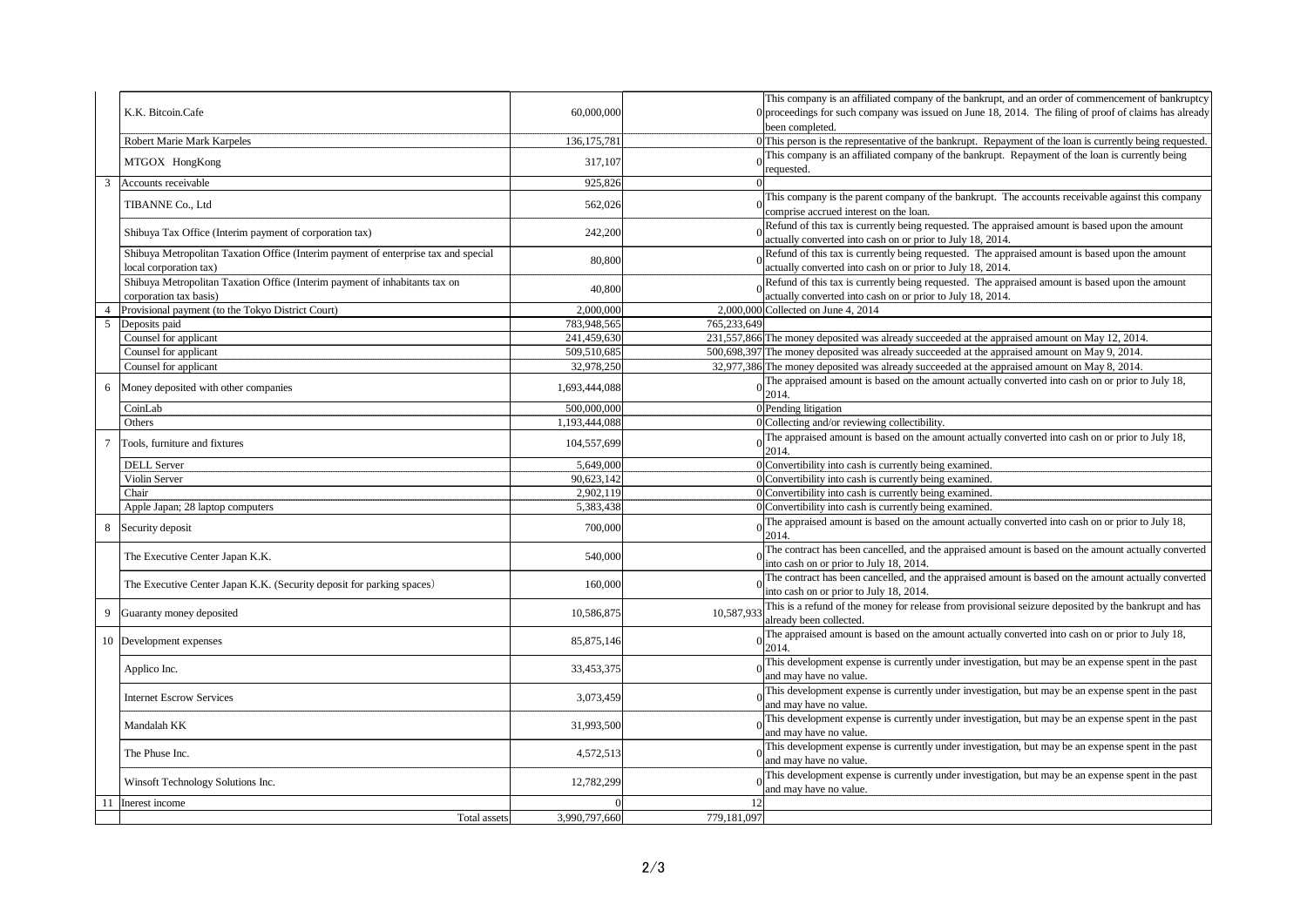|                          | <b>Liabilities</b>                                                                    |               |                             |                                                                         |  |  |  |  |
|--------------------------|---------------------------------------------------------------------------------------|---------------|-----------------------------|-------------------------------------------------------------------------|--|--|--|--|
|                          | No. Item                                                                              | Book value    | Reported amount             | Remarks                                                                 |  |  |  |  |
|                          | Claims on the estate and preferred bankruptcy claims (Taxes and other public charges) | 54,374,152    | The amount has not yet been |                                                                         |  |  |  |  |
|                          |                                                                                       |               | determined.                 |                                                                         |  |  |  |  |
|                          | Claims on the estate (Other expenses)                                                 | 19,253,642    | The amount has not yet been |                                                                         |  |  |  |  |
|                          |                                                                                       |               | determined.                 |                                                                         |  |  |  |  |
|                          | General bankruptcy claims (Money deposited from purchasers)                           | 8,256,092,214 | The amount has not yet been | The procedures for investigation of claims have not yet been completed. |  |  |  |  |
|                          |                                                                                       |               | determined.                 |                                                                         |  |  |  |  |
|                          | General bankruptcy claims (Transacting parties, etc.)                                 | 402,470,293   | The amount has not yet been | The procedures for investigation of claims have not yet been completed. |  |  |  |  |
|                          |                                                                                       |               | determined.                 |                                                                         |  |  |  |  |
| <b>Total liabilities</b> |                                                                                       | 8,732,190,301 | The amount has not yet been |                                                                         |  |  |  |  |
|                          |                                                                                       |               | determined.                 |                                                                         |  |  |  |  |

\*1 The amounts stated in the "book value" column are, as a rule, entered by referring to the book value as of April 24, 2014, and such amounts do not correspond to their respective amounts of the proceeds from the conversi

\*2 As a rule, "Appraised amount (amount incorporated into the bankruptcy estate)" shows the amount actually collected on or prior to July 18, 2014.

\*3 The bitcoins held by the bankrupt entity and the creditors' claims for the return of their bitcoins (bankruptcy claims) are not included in the assets and liabilities above.

\*4 This list has been prepared based on the investigation results at the present point in time, and assets or liabilities not included in this list may be discovered as a result of further investigation.

\* This translation is prepared for reference purpose only. The Japanese version is the original and if there is any discrepancy between the Japanese original and this translation, the Japanese original supersedes and gover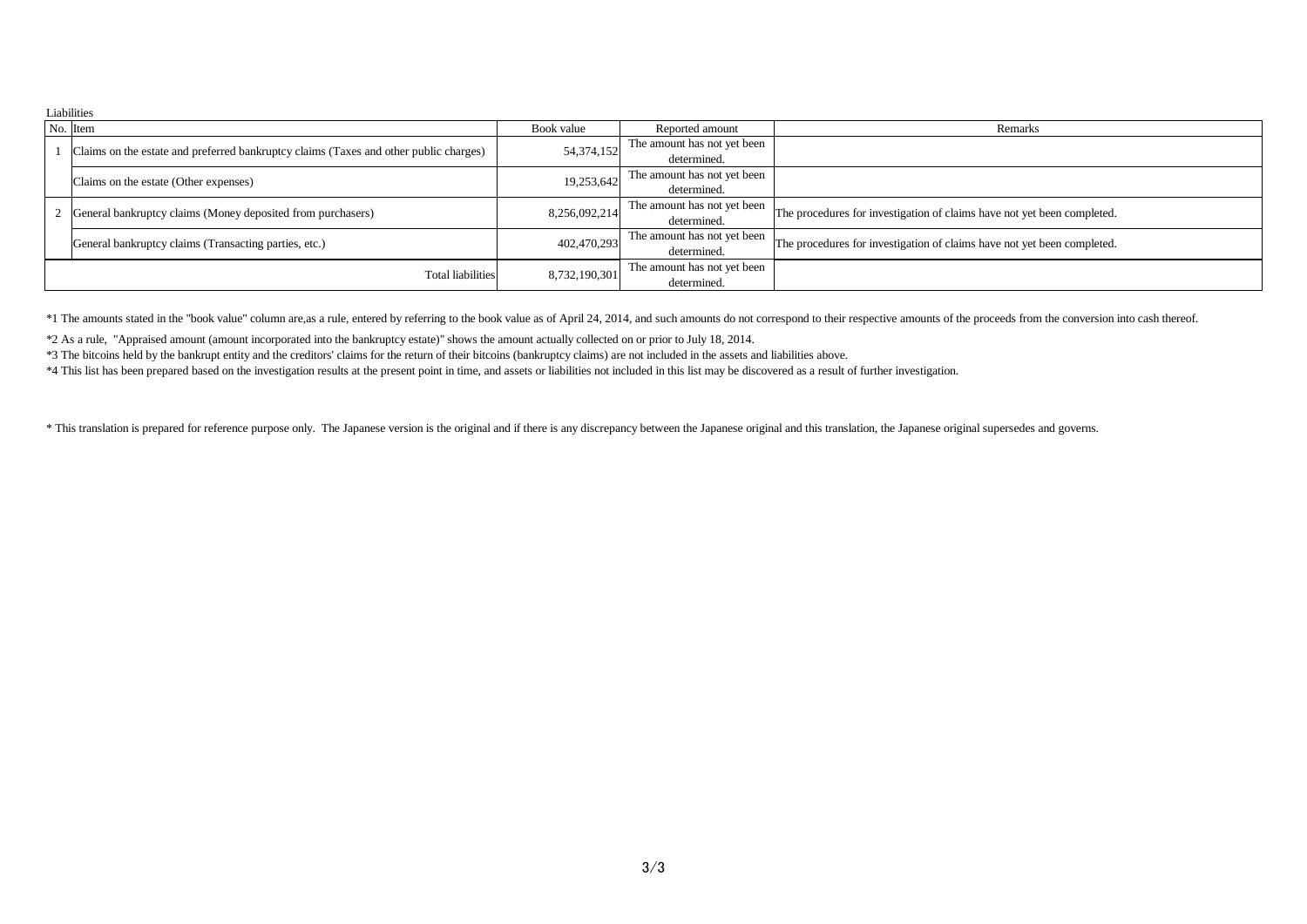#### **[Translation]**

## Income and Expenditure Statement

From April 24, 2014

Through July 18, 2014

[Case Number:] Tokyo District Court 2014 (*fu* ) No. 3830 Bunkrupt Entity: MtGox Co., Ltd. Bankruptcy Trustee: Nobuaki Kobayashi, Attorney-at-law

|                                   |                                                  |             |       |                |                                                                                | (In JPY)   |
|-----------------------------------|--------------------------------------------------|-------------|-------|----------------|--------------------------------------------------------------------------------|------------|
|                                   | Income                                           |             |       | Expenditure    |                                                                                |            |
| No.                               | Abstract                                         | Amount      |       | No.            | Abstract                                                                       | Amount     |
| $\mathbf{1}$                      | Cash and deposits succeeded from the<br>bankrupt | 766,593,152 |       | $\mathbf{1}$   | Office expenses                                                                | 82,559     |
| $\sqrt{2}$                        | Deposits succeeded from the court                | 2,000,000   |       | $\sqrt{2}$     | Expenses for notice of commencement of<br>bankruptcy proceedings to bankruptcy | 6,890,292  |
| 3                                 | Collection of monies deposited                   | 10,587,933  |       | 3              | Supplies expenses                                                              | 3,345,161  |
| Interest income<br>$\overline{4}$ |                                                  | 12          |       | $\overline{4}$ | Professional fees                                                              | 22,136,846 |
|                                   |                                                  |             |       | 5              | Outsourcing fees                                                               | 42,075,278 |
|                                   |                                                  |             |       | 6              | Settlement money                                                               | 6,310,433  |
|                                   |                                                  |             |       | $\overline{7}$ | Transportation expenses                                                        | 94,200     |
|                                   |                                                  |             |       |                |                                                                                |            |
|                                   |                                                  |             |       |                |                                                                                |            |
|                                   |                                                  |             |       |                |                                                                                |            |
|                                   |                                                  |             |       |                |                                                                                |            |
|                                   |                                                  |             |       |                |                                                                                |            |
|                                   |                                                  |             |       |                |                                                                                |            |
|                                   |                                                  |             |       |                |                                                                                |            |
|                                   | Total                                            | 779,181,097 | Total |                | 80,934,769                                                                     |            |

| <b>Balance</b> | 698,246,328 |
|----------------|-------------|
|                |             |

\* This translation is prepared for reference purpose only. The Japanese version is the original and if there is any discrepancy between the Japanese original and this translation, the Japanese original supersedes and governs.